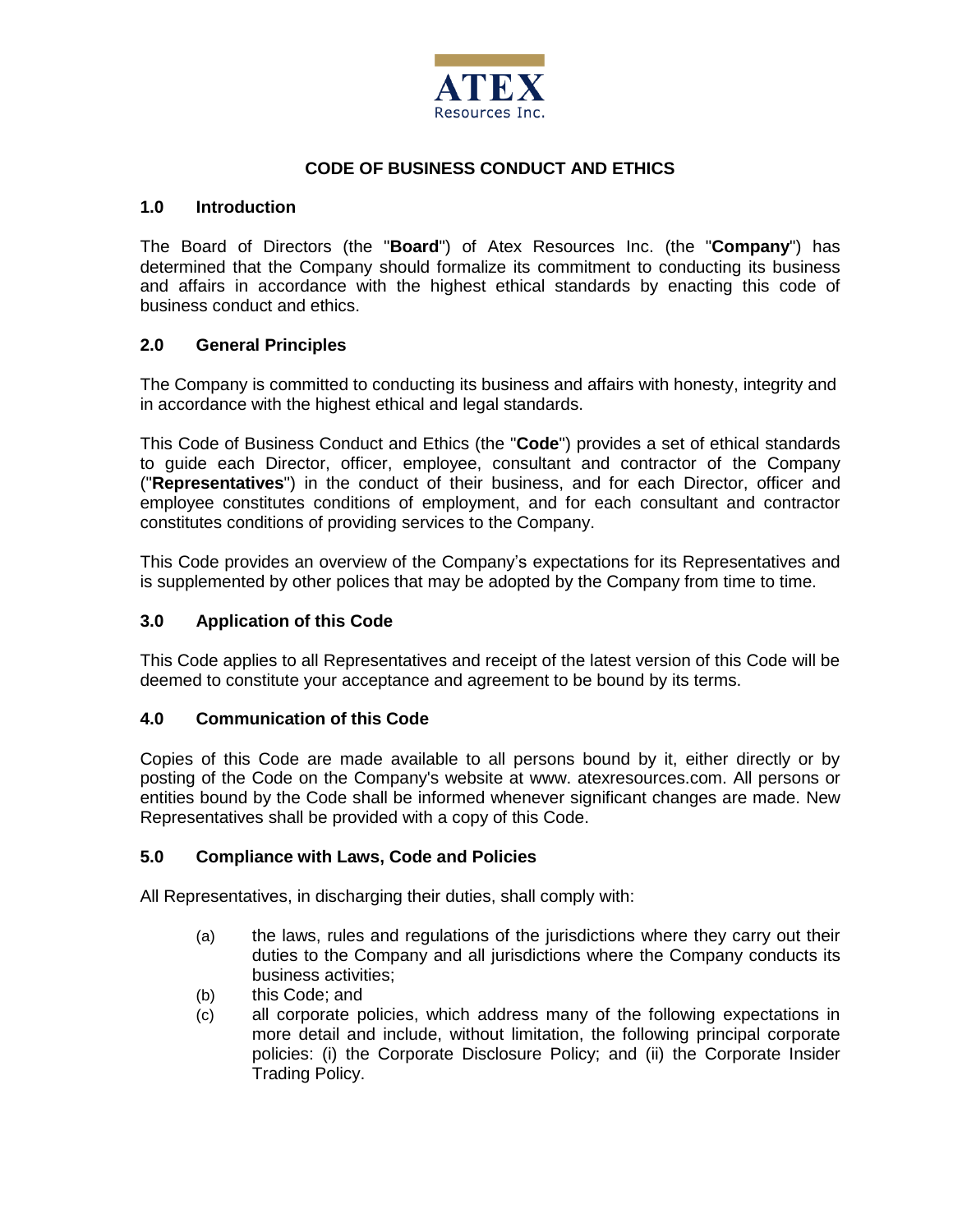# **6.0 Standards of Good Professional Ethics**

The Company intends that its good reputation shall be maintained and accordingly, all of the Company's activities shall be carried out ethically and with honesty and integrity, in the expectation that these activities will become a matter of public knowledge. Anything less is unacceptable and shall be treated as a serious breach of duty.

# **7.0 Protection and Proper Use of Assets**

All Representatives shall deal with the Company's assets, including all data, information (confidential or otherwise), records, material, facilities and equipment, with the strictest integrity and with due regard to the interests of shareholders and all other stakeholders. The Company's assets may not to be used for personal gain or benefit. In addition, all Representatives must act in a manner to protect such assets from loss, damage, misuse, theft and waste and ensure that such assets are used only for legitimate business purposes.

# **8.0 Confidentiality**

Information is a key asset of the Company. It is the Company's policy to ensure that the Company's proprietary and confidential information, including proprietary and confidential information that has been entrusted to the Company by others, is adequately safeguarded, as set out in the Company's Corporate Disclosure Policy. All confidential information, including information about the Company's business, assets, opportunities, suppliers and competitors should be properly protected from advertent or inadvertent disclosure.

# **9.0 Fair Dealing**

All business dealings undertaken on behalf of the Company, including with its security holders, customers, suppliers, competitors and employees, should be conducted in a manner that preserves the Company's integrity and reputation. It is the Company's policy to seek to avoid misrepresentations of material facts, manipulation, concealment, abuse of confidential information or any other illegal or unfair practices in all dealing with the Company's security holders, customers, suppliers, competitors and employees.

# **10.0 Good Ambassadorship**

All Representatives shall represent the Company in a professional manner at all times. Neither the reputation nor the image of the Company shall be jeopardized at any time. The behavior of all Representatives is seen to reflect that of the Company, so all actions must reflect the policies of the Company.

# **11.0 Conflict of Interest**

Representatives, in discharging their duties, shall act honestly and in good faith with a view to the best interests of the Company. Representatives shall avoid situations involving a conflict, or potential conflict, between their personal, family or business interests, and the interests of the Company, and shall promptly disclose any such conflict, or potential conflict, to the Company.

Representatives shall perform their duties and arrange their personal business affairs in a manner that does not interfere with their independent exercise of judgment. No one working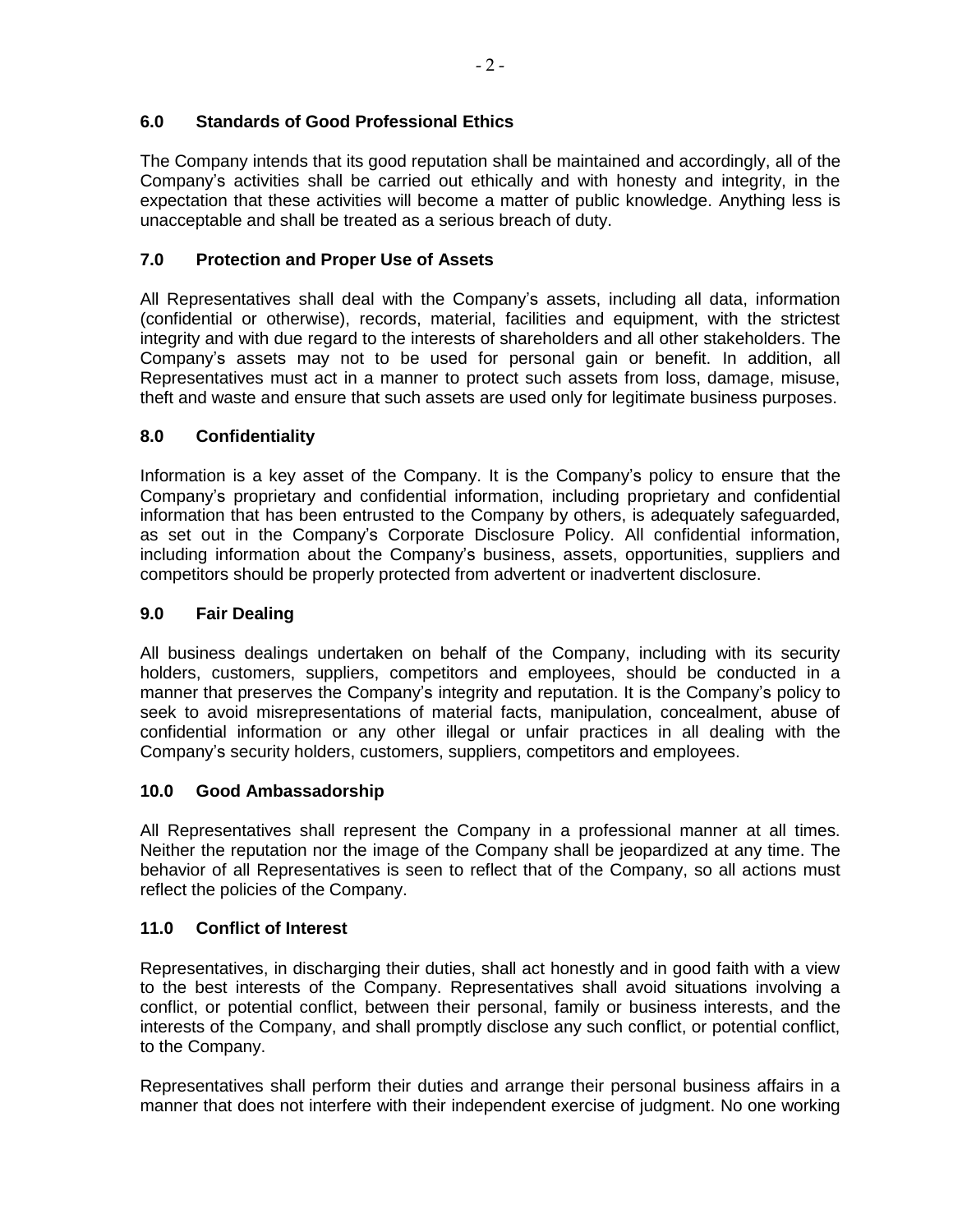for the Company shall accept financial compensation of any kind, nor any special discount, loan or favor, from persons, corporations or organizations having dealings or potential dealings with the Company.

# **12.0 Corporate Opportunities**

Representatives are prohibited from taking for themselves personally opportunities that arise through the use of corporate property, information or position and from using corporate property, information or position for personal gain. Representatives are also prohibited from competing with the Company directly or indirectly and owe a duty to the Company to advance the legitimate interests of the Company when the opportunity to do so arises.

### **13.0 Gifts and Entertainment**

Representatives and their families shall not give nor accept gifts, gratuities or entertainment that have a significant monetary value.

### **14.0 Human Rights**

All Representatives shall adhere to the Company's commitment to promoting respect for internationally recognized human rights as set forth in the United Nations Universal Declaration of Human Rights.

### **15.0 Equal Opportunity**

The Company is committed to providing a work environment that enables all employees to be recruited, and to pursue their careers, free from any form of unwarranted discrimination.

In particular, the Company shall not discriminate on the basis of age, color, creed, disability, ethnic origin, gender, marital status, national origin, political belief, race, religion or sexual orientation, unless required for occupational reasons as permitted by law.

### **16.0 Harassment**

All employees have a right to work in an environment free from all forms of harassment. Harassment is defined as any unwanted conduct or comment that is intimidating, hostile or offensive in the work environment.

### **17.0 Alcohol and Drugs**

Any misuse of alcohol or legal drugs (prescribed or un-prescribed), or the use of any illegal drugs, may jeopardize job safety and/or performance, and is prohibited in the Company workplace. No officer, employee, consultant or contractor shall enter the workplace under the influence of alcohol or such drugs that may impair safety and/or performance.

### **18.0 Reporting Violations of the Code**

All Representatives shall adhere to the Company's commitment to conduct its business and affairs in a lawful and ethical manner. All Representatives are encouraged to talk to appropriate personnel within the Company when in doubt about the best course of action in a particular situation and to report any breach or suspected breach of law, this Code or any